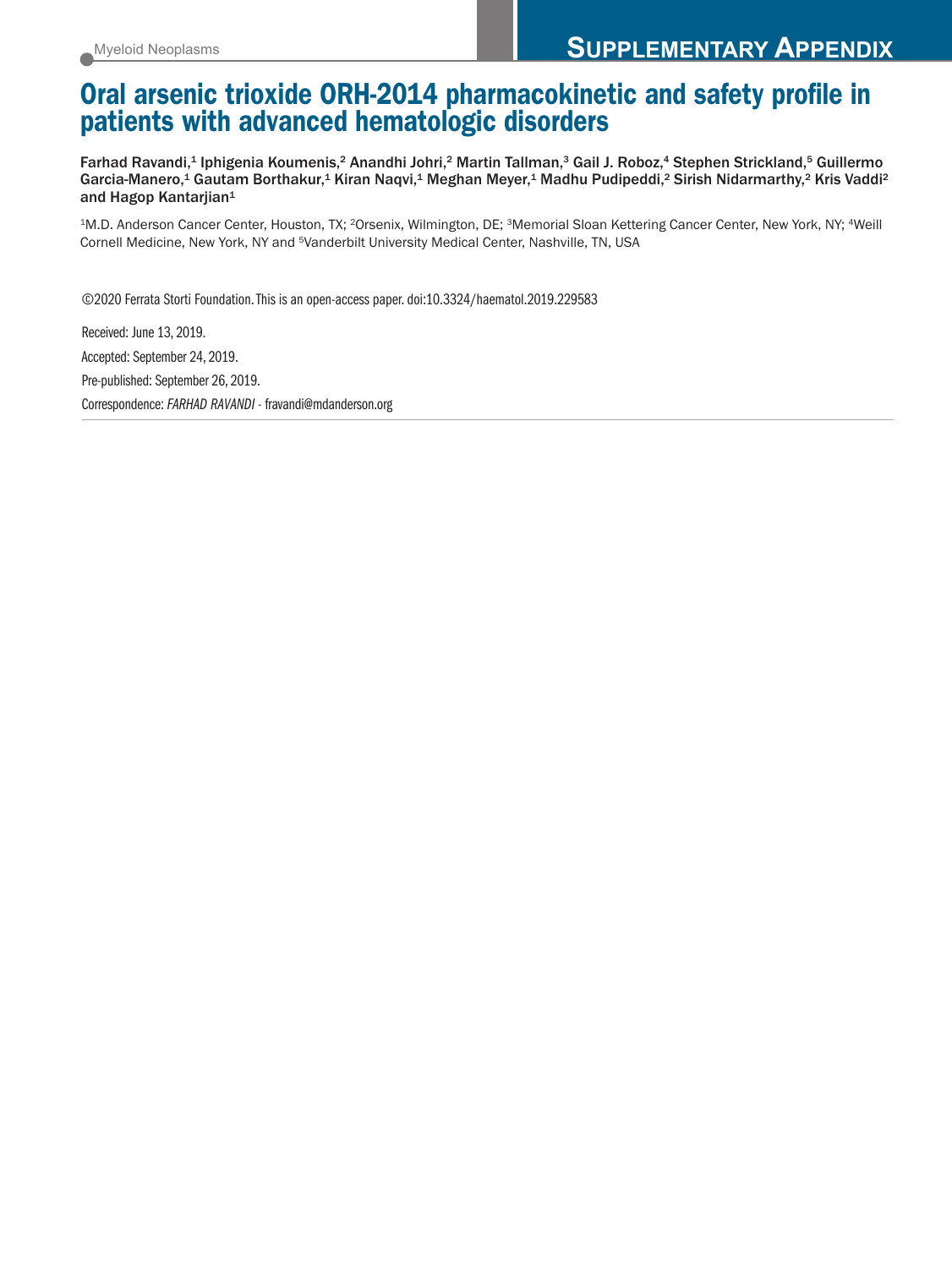#### **SUPPLEMENTAL METHODS**

#### **ORH-2014 Oral Formulation Development**

A unique oral capsule formulation of ATO, ORH-2014, was developed using a proprietary lyophilization process. ATO was first solubilized in NaOH, and then neutralized with HCl to a pH of 7-8. Sodium lauryl sulfate was added, and the solution is lyophilized to obtain a cake (referred to as Lyopremix). The Lyopremix consisted of crystalline micron-sized ATO stabilized in a matrix of sodium lauryl sulfate. The Lyopremix was blended with compendial excipients such as mannitol, talc, and magnesium stearate, and was filled into hard-gelatin capsules (containing 5 or 10 mg of ORH-2014).

#### **ORH-2014 Physical Properties Assessment**

ORH-2014 particle size was measured by laser light scattering using the Mastersizer 3000 particle sizer (Malvern Panalytical, Malver, UK) with slight sonication to deagglomerate particles. Particles' surface area was measured using gas adsorption (Tristar II 3020 instrument; Micromeritics, Norcross, Ga.) with nitrogen as the adsorbate, a method based on the Brunauer-Emmett-Teller theory.<sup>27</sup> Scanning electron microscopy was used to obtain high resolution pictures to examine the structure of the Lyopremix and the morphology of ORH-2014.ORH-2014 dissolution profile was assessed with ORH-2014, 10 mg capsules in 900 mL of 0.1 N HCL in a United States Pharmacopeia Apparatus 2, with a paddle speed of 50 rpm. Arsenic was measured by inductively coupled plasma optical emission spectrometry (ICP-OES).

#### **Toxicity and Other Study-Related Evaluations**

#### *Toxicity Assessment*

Toxicities were graded using National Cancer Institute's Common Terminology Criteria for Adverse Events (NCI-CTCAE) version 4.03. A DLT was defined as any of the following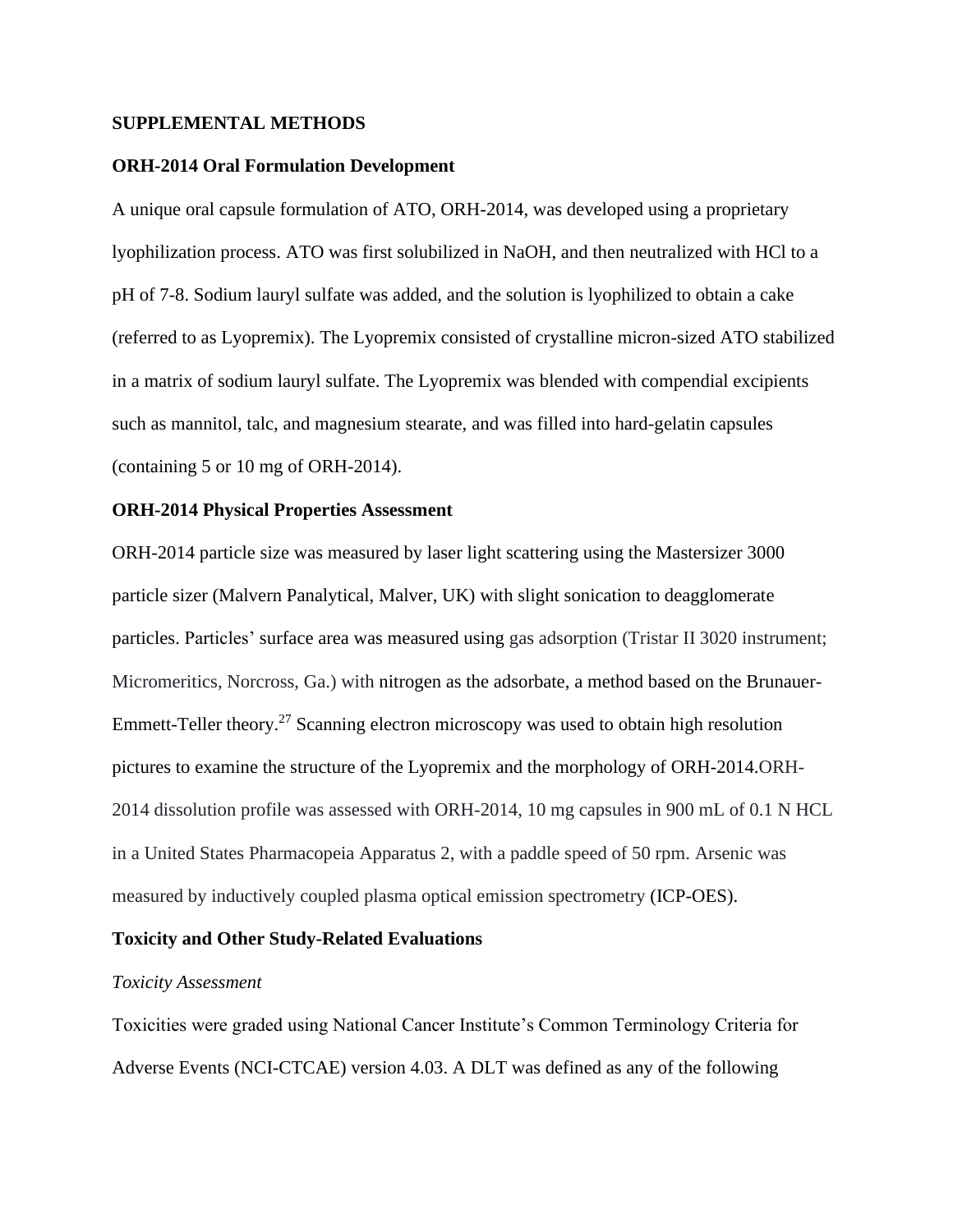toxicities experienced during the first 4 weeks of treatment, judged not related to underlying disease or concomitant medications: (i) Any treatment delay  $>2$  weeks due to toxicity; (ii) any non-hematological toxicity Grade  $\geq$ 3 (with some exception for manageable Grade 3 nausea, vomiting, diarrhea, and electrolyte abnormalities, anorexia, and fatigue); (iii) Grade 3 QTcF prolongations on at least 2 separate electrocardiograms (ECGs) (obtained  $\geq$ 2 hours apart), unless associated with electrolyte abnormalities and resolved after their correction. Because bone marrow failure is typical in patients with hematologic malignancies, hematological toxicities and febrile neutropenia were not considered DLTs in this trial, unless they were clinically complicated, profound, prolonged, and not related to underlying disease. The window for DLT observations was the first 4 weeks of dosing, plus up to 14 days, if necessary, for evaluation of reversibility/persistence of events.

#### *Safety Assessments and ECGs*

Clinical laboratory parameters, vital signs, and the incidence and severity of adverse events (AEs) were monitored to assess safety and tolerability. Triplicate safety 12-lead ECGs were collected at Screening to determine subjects' eligibility, before dosing, and on Days 1, 2, 5, 8, 15, 16, 22, 23, and 29. ECGs were also recorded via continuous Holter monitoring from ~30 minutes pre-dose to ~24 hours post-dose on Day 1, and for ~8 hours on Days 5 and 15 to determine the effect of ORH-2014 on QTcF and other ECG parameters. Continuous ECG data were extracted in triplicate.

#### *Bone Marrow Aspirates and Biopsies*

Bone marrow aspirates and/or biopsies were obtained at Screening to establish the diagnosis (if a historical sample was unavailable), at the end of Week 12, and every 3-6 months if the subject continued on maintenance therapy.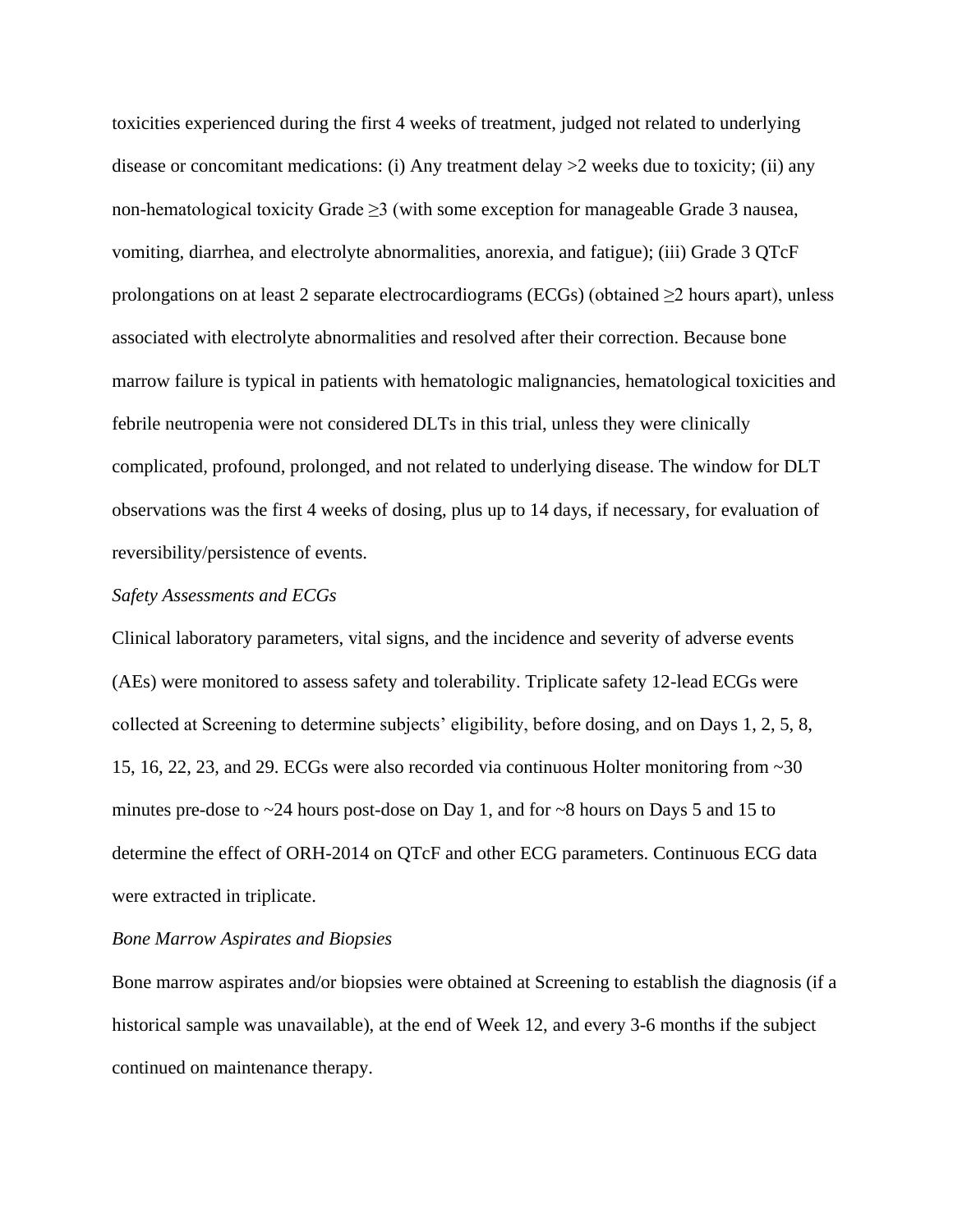#### *PK Analysis*

Blood samples for PK analysis were collected pre-dose and 0.5, 1, 2, 4, 8, 12, and 24 hours postdose on Days 1, 15, and 22. Blood samples for trough PK analysis were also collected pre-dose on Days 5, 8, and 29. Concentration of total plasma arsenic as well as the main arsenical species ([AsIII], [AsV], [MMAV], [DMAV]) were measured using a validated inductively-coupled plasma mass spectrometry (ICP-MS) method performed by Frontage Laboratories (Exton, Pa.). The assay's lower limit of quantitation was 5 ng/mL. A correlation between total arsenic exposure and patient BMI was performed to determine whether flat dose administration is adequate.

#### **Data Analyses**

#### *PK Data Analyses*

Plasma arsenic concentrations time-curves were derived and the following PK parameters were calculated using standard noncompartmental or compartmental methods using the Phoenix WinNonlin software version 8.1 (Certara, Princeton, NJ):  $C_{\text{max}}$ , time to  $C_{\text{max}}$  (t<sub>max</sub>), AUC<sub>0-24</sub> and AUC extrapolated to infinity ( $AUC_{0-\infty}$ ), clearance (CL/F), and accumulation ratio (AR). The mean and coefficient of variation (CV%) were calculated. The terminal elimination half-life and other regression-based parameters were not calculated as they were considered unreliable due to the longer than expected half-life over the 24-hour sampling.

#### *Safety, ECG, and Efficacy Analyses*

Preliminary efficacy was assessed by the number of subjects with CR or PR according to the International Working Group (IWG) response criteria for the appropriate diseases.<sup>28,29</sup> Descriptive statistics and changes from baseline were calculated for safety, ECG, and efficacy parameters. No formal statistical analyses were conducted.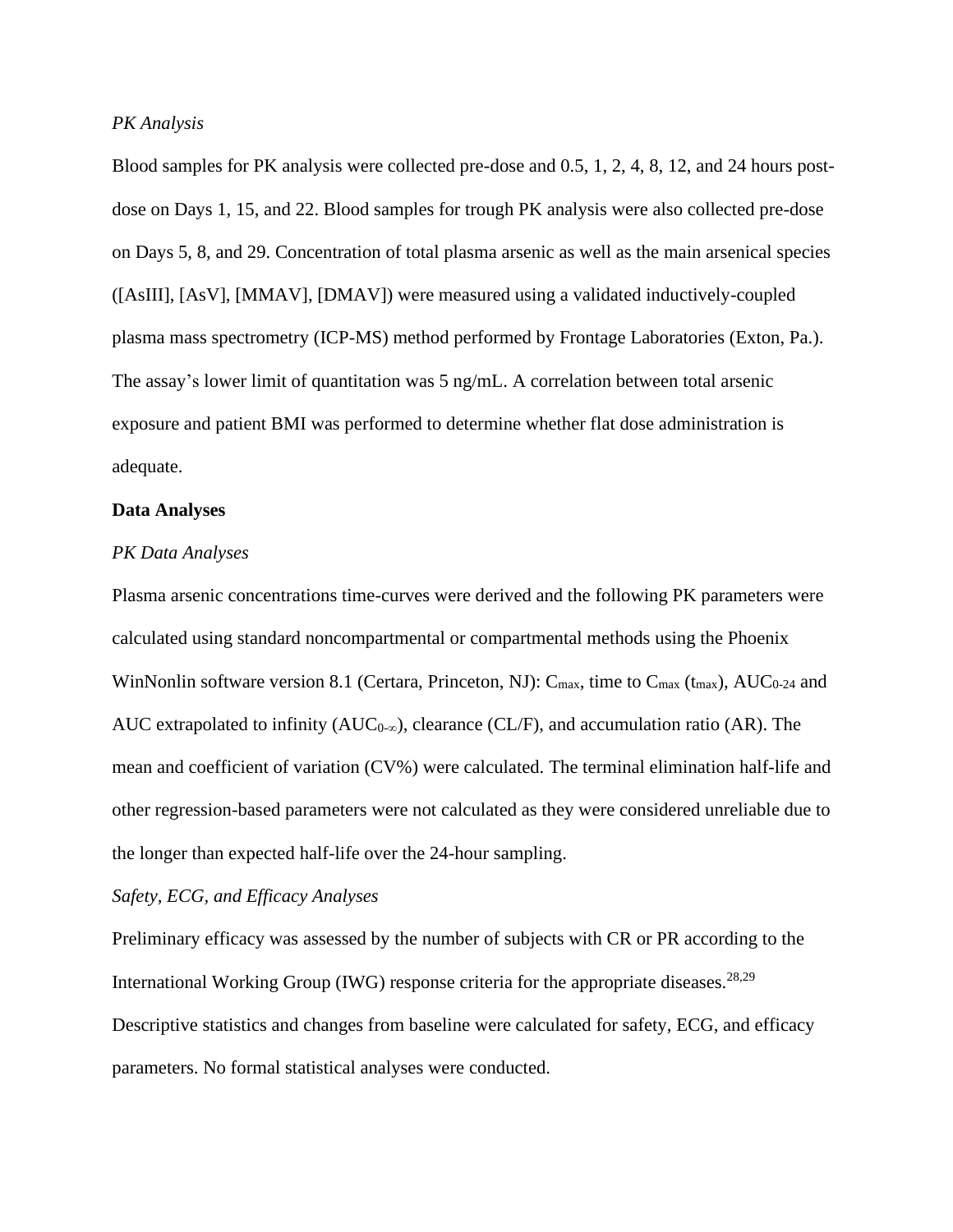All authors had access to the primary clinical trial data. To obtain original data, contact the corresponding author.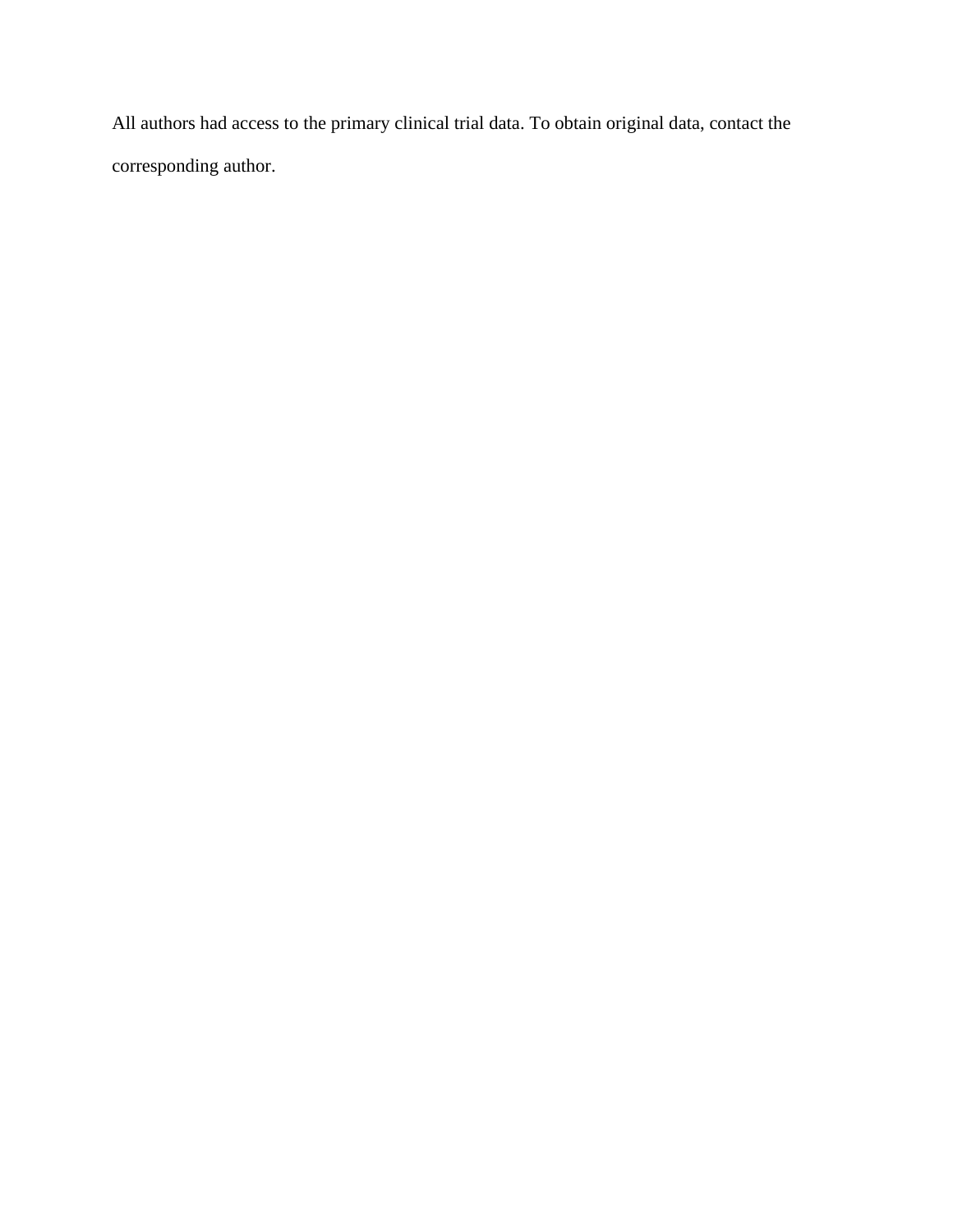### **SUPPLEMENTAL DATA**

### **PK parameters AsIII**

|                           | <b>ORH-2014</b><br>$5 \text{ mg}$ |                   | <b>ORH-2014</b><br>$10 \text{ mg}$ |                   |                   | <b>ORH-2014</b><br>15 <sub>mg</sub> |                   |                     | <b>IV ATO</b><br>$0.15$ mg/kg |
|---------------------------|-----------------------------------|-------------------|------------------------------------|-------------------|-------------------|-------------------------------------|-------------------|---------------------|-------------------------------|
|                           | Day 1<br>$(N=3)$                  | Day 15<br>$(N=3)$ | Day 1<br>$(N=6)$                   | Day 15<br>$(N=5)$ | Day 22<br>$(N=2)$ | Day 1<br>$(N=3)$                    | Day 15<br>$(N=3)$ | Day $22$<br>$(N=3)$ | Day 25                        |
| $C_{\text{max}}$ , ng/mL  | 3.11<br>(1.06)                    | 4.85<br>(1.17)    | 12.94<br>(7.35)                    | 15.34<br>(12.25)  | 24.33<br>(5.59)   | 17.39<br>(5.24)                     | 27.37<br>(13.85)  | 25.43<br>(10.74)    |                               |
| $AUC_{0-24}$ , ng•h/mL    | 24.14<br>(8.67)                   | 28.95<br>(9.65)   | 114.2<br>(55.7)                    | 110.9<br>(155.5)  | 241.3<br>(126)    | 183.2<br>(28.23)                    | 264.3<br>(160)    | 254.9<br>(167)      | 332                           |
| $T_{max}$ , $h^{\dagger}$ | 2.5<br>[2.0, 4.0]                 | 2.0<br>[1.0, 4.0] | 2.2<br>[1.0, 4.0]                  | 2.4<br>[1.0, 4.0] | 1.4<br>[1.0, 2.0] | 2.0<br>[1.0, 4.0]                   | 1.6<br>[1.0, 2.0] | 1.6<br>[1.0, 2.0]   | 2.0                           |
| $T_{\frac{1}{2}}$ , h     | 7.4<br>(1.9)                      | 12                | 7.9<br>(1.6)                       | 16.1<br>(2.3)     | 13                | 7.8<br>(2.4)                        | 14.2<br>(2.3)     | 13.2<br>(1.5)       | $10 - 14$                     |
| RA                        | <b>NA</b>                         | 1.20<br>(0.10)    | <b>NA</b>                          | 1.05<br>(0.64)    | 1.38<br>(0.54)    | <b>NA</b>                           | 1.44<br>(0.75)    | 1.94<br>(0.68)      | $\overline{2}$                |

Geometric mean (SD) data are presented, unless otherwise noted.

 $RA = AUC<sub>last</sub> (Day N)/AUC<sub>last</sub> Day 1$ 

\* Shaded cells are historical values for IV ATO (Trisenox®) calculated from data in NDA #21-248.

† Median [min, max].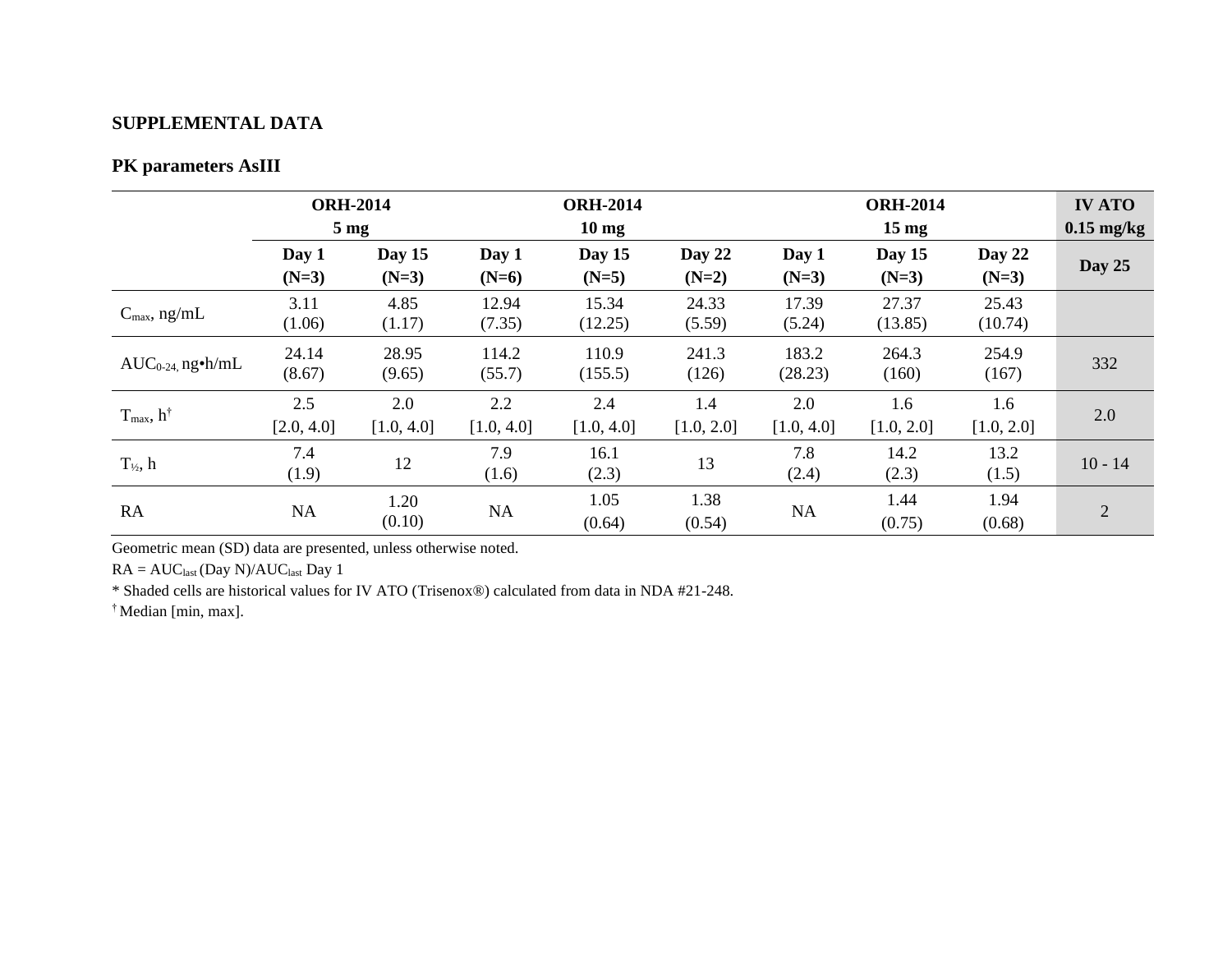| PK parameters AsV |  |  |
|-------------------|--|--|
|-------------------|--|--|

|                                  | <b>ORH-2014</b> |               | <b>ORH-2014</b> |                |                | <b>ORH-2014</b> |                |                |
|----------------------------------|-----------------|---------------|-----------------|----------------|----------------|-----------------|----------------|----------------|
|                                  | $5 \text{ mg}$  |               | $10 \text{ mg}$ |                |                | $15 \text{ mg}$ |                |                |
|                                  | Day 1           | Day 15        | Day 1           | Day 15         | Day 22         | Day 1           | Day 15         | Day 22         |
|                                  | $(N=3)$         | $(N=3)$       | $(N=6)$         | $(N=5)$        | $(N=2)$        | $(N=3)$         | $(N=3)$        | $(N=3)$        |
| $C_{\text{max}}$ , ng/mL         | 0.82            | 0.25          | 2.5             | 1.93           | 3.58           | 4.8             | 27.37          | 25.43          |
|                                  | (0.16)          | (0.09)        | (1.6)           | (1.4)          | (2.7)          | (1.2)           | (13.85)        | (10.74)        |
| $AUC_{0-24}$ , ng•h/mL           | 1.69            | 5.97          | 14.2            | 14.79          | 34.47          | 29.3            | 264.3          | 254.9          |
|                                  | (1.2)           | (3.5)         | (8.5)           | (15.2)         | (2.4)          | (24.2)          | (160)          | (167)          |
| $T_{\text{max}}$ , $h^{\dagger}$ | 1.6             | 1.6           | 2.2             | 2.0            | 2.8            | 2.5             | 1.6            | 1.6            |
|                                  | [1.0, 4.0]      | [1.0, 2.0]    | [1.0, 4.0]      | [1.0, 2.0]     | [1.0, 8.0]     | [2.0, 4.0]      | [1.0, 2.0]     | [1.0, 2.0]     |
| $T_{\frac{1}{2}}$ , h            | ND              | ND            | ND              | ND             | ND             | 6.4<br>(0.4)    | 12.6<br>(4.9)  | 10.7<br>(1.9)  |
| RA                               | NA              | 3.54<br>(7.1) | NA              | 1.03<br>(0.93) | 1.84<br>(1.21) | <b>NA</b>       | 1.76<br>(0.64) | 1.89<br>(1.12) |

Geometric mean (SD) data are presented, unless otherwise noted.

 $RA = AUC_{last}$  (Day  $N)/AUC_{last}$  Day  $1$ 

† Median [min, max].

ND = not determined due to insufficient data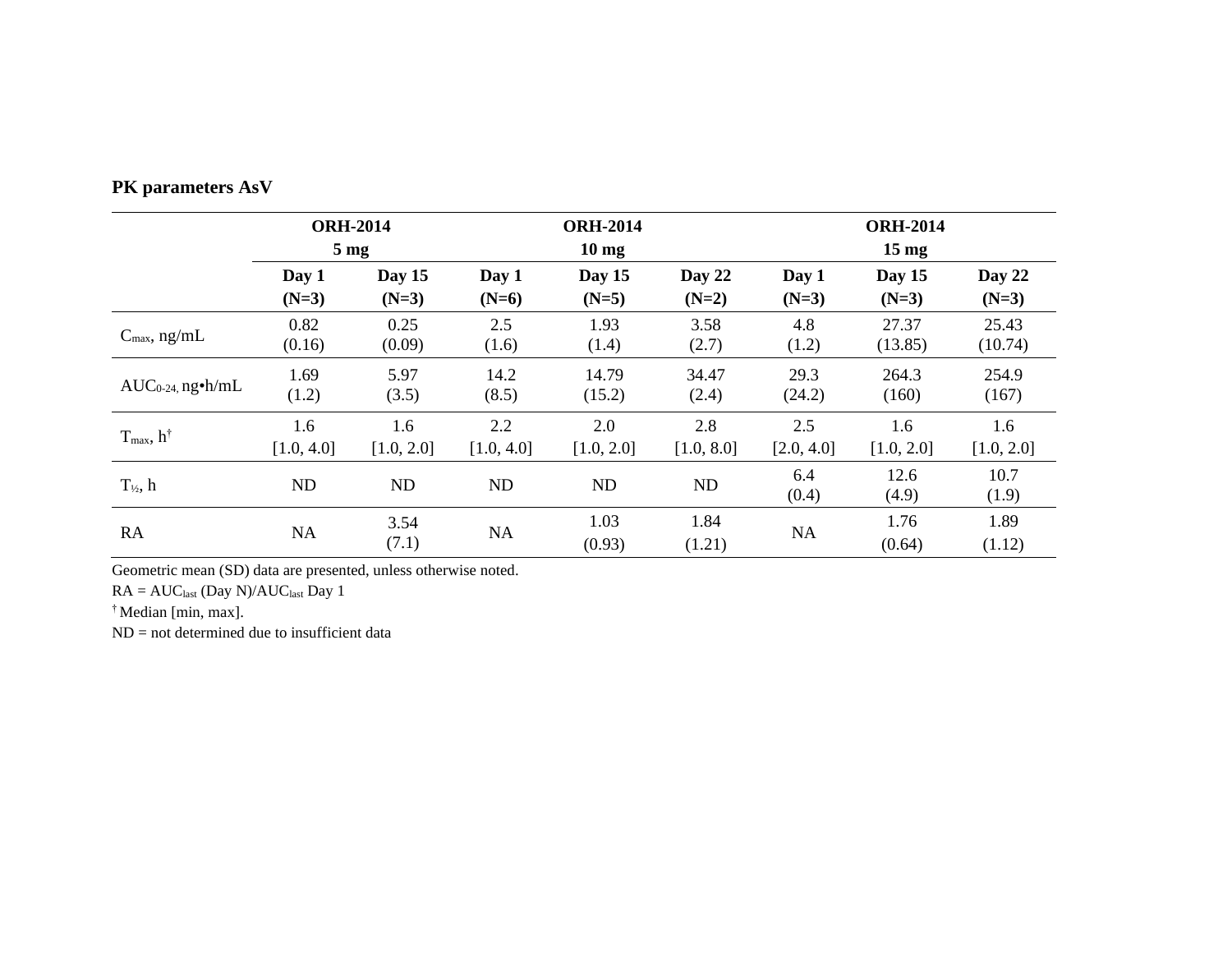## **PK parameters DMA**

|                                  | <b>ORH-2014</b> |                | <b>ORH-2014</b> |                |                 | <b>ORH-2014</b> |                |                 |
|----------------------------------|-----------------|----------------|-----------------|----------------|-----------------|-----------------|----------------|-----------------|
|                                  | $5 \text{ mg}$  |                | $10 \text{ mg}$ |                |                 | $15 \text{ mg}$ |                |                 |
|                                  | Day 1           | Day $15$       | Day 1           | Day 15         | Day $22$        | Day 1           | Day 15         | Day 22          |
|                                  | $(N=3)$         | $(N=3)$        | $(N=6)$         | $(N=5)$        | $(N=2)$         | $(N=3)$         | $(N=3)$        | $(N=3)$         |
| $C_{\text{max}}$ , ng/mL         | 4.68            | 20.35          | 6.49            | 24.7           | 45.46           | 7.27            | 42.82          | 41.32           |
|                                  | (1.11)          | (3.68)         | (2.78)          | (12.6)         | (31.9)          | (8.2)           | (18.9)         | (20.9)          |
| $AUC_{0-24}$ , ng•h/mL           | 71.53           | 134.8          | 74.92           | 277            | 910.6           | 75.27           | 604.1          | 819.2           |
|                                  | (26.5)          | (18.1)         | (29.5)          | (354.5)        | (636.9)         | (80.8)          | (551.4)        | (448.4)         |
| $T_{\text{max}}$ , $h^{\dagger}$ | 24              | 4.3            | 24              | 16.3           | 12              | 24              | 8.2            | 12              |
|                                  | [24.0, 24.0]    | [0, 8.0]       | [24.0, 24.0]    | [1.0, 24.00]   | [0.0, 24.0]     | [24.0, 24.0]    | [0.0, 24.0]    | [0.0, 24.0]     |
| $T_{\frac{1}{2}}$ , h            | <b>ND</b>       | <b>ND</b>      | <b>ND</b>       | ND             | ND              | <b>ND</b>       | ND             | ND              |
| RA                               | NA              | 1.88<br>(1.02) | <b>NA</b>       | 3.53<br>(3.00) | 10.12<br>(3.70) | <b>NA</b>       | 8.03<br>(0.74) | 10.88<br>(5.26) |

Geometric mean (SD) data are presented, unless otherwise noted.

 $RA = AUC_{last}$  (Day  $N)/AUC_{last}$  Day  $1$ 

† Median [min, max].

ND = not determined due to insufficient data